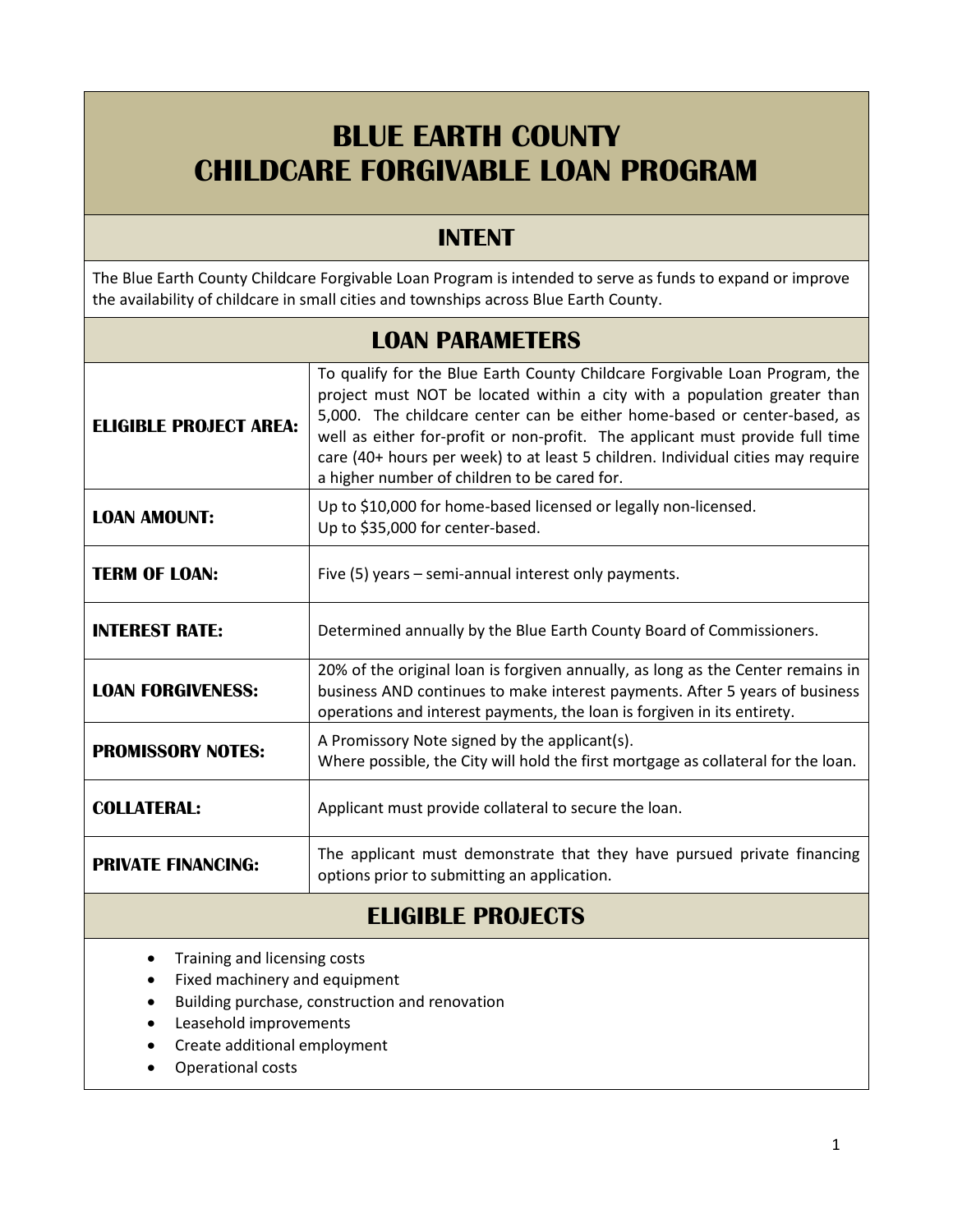| <b>BLUE EARTH COUNTY</b><br><b>CHILDCARE FORGIVABLE LOAN PROGRAM</b><br><b>PROJECT INFORMATION</b>                                                                                    |    |                                           |                     |      |  |
|---------------------------------------------------------------------------------------------------------------------------------------------------------------------------------------|----|-------------------------------------------|---------------------|------|--|
|                                                                                                                                                                                       |    | <b>CONTACT INFORMATION</b>                |                     |      |  |
| <b>BUSINESS NAME:</b>                                                                                                                                                                 |    |                                           |                     |      |  |
| <b>BUSINESS ADDRESS:</b>                                                                                                                                                              |    | CITY:                                     | STATE:<br><b>MN</b> | ZIP: |  |
| <b>CONTACT PERSON:</b>                                                                                                                                                                |    |                                           |                     |      |  |
| <b>DAYTIME PHONE:</b>                                                                                                                                                                 |    | <b>CELL PHONE:</b>                        |                     |      |  |
|                                                                                                                                                                                       |    | <b>PROJECT INFORMATION</b>                |                     |      |  |
| Please attach a Business Plan and narrative, including a clear, detailed description of the proposed project,<br>why it is important to undertake and what it is expected to achieve. |    |                                           |                     |      |  |
| <b>ESTIMATED COSTS</b> (please itemize)                                                                                                                                               |    | <b>FINANCING SOURCES</b> (please itemize) |                     |      |  |
|                                                                                                                                                                                       | \$ |                                           |                     | \$   |  |
|                                                                                                                                                                                       |    |                                           |                     |      |  |
|                                                                                                                                                                                       |    |                                           |                     |      |  |
|                                                                                                                                                                                       |    |                                           |                     |      |  |
|                                                                                                                                                                                       |    |                                           |                     |      |  |
|                                                                                                                                                                                       |    |                                           |                     |      |  |
|                                                                                                                                                                                       |    |                                           |                     |      |  |
|                                                                                                                                                                                       |    |                                           |                     |      |  |
|                                                                                                                                                                                       |    |                                           |                     |      |  |
|                                                                                                                                                                                       |    |                                           |                     |      |  |
| <b>TOTAL COSTS</b>                                                                                                                                                                    | \$ | <b>TOTAL FUNDS</b>                        |                     | \$   |  |
|                                                                                                                                                                                       |    | <b>BANK INFORMATION</b>                   |                     |      |  |
| <b>NAME OF BANK:</b>                                                                                                                                                                  |    | <b>CONTACT PERSON:</b>                    |                     |      |  |
| ADDRESS:                                                                                                                                                                              |    | <b>PHONE NUMBER:</b>                      |                     |      |  |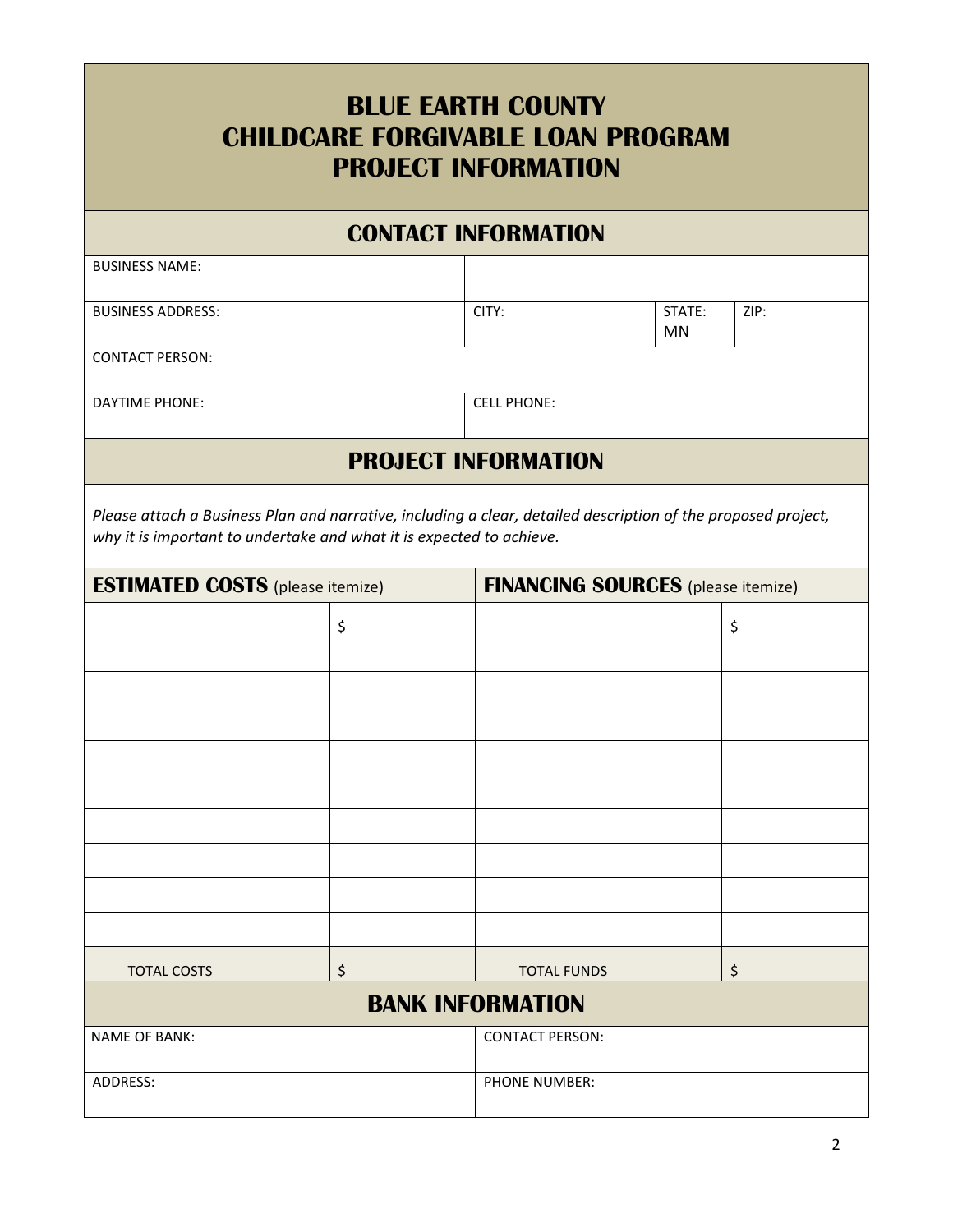| <b>BLUE EARTH COUNTY</b><br><b>CHILDCARE FORGIVABLE LOAN PROGRAM</b><br><b>PROJECT INFORMATION</b>                                                                                                                                                                        |                                                                  |  |  |  |
|---------------------------------------------------------------------------------------------------------------------------------------------------------------------------------------------------------------------------------------------------------------------------|------------------------------------------------------------------|--|--|--|
| <b>PUBLIC PURPOSE INFORMATION</b>                                                                                                                                                                                                                                         |                                                                  |  |  |  |
| WHAT BENEFITS WILL THE CITY AND ITS RESIDENTS GAIN IF THE PROJECT (LOAN) IS APPROVED?<br><b>JOB RETENTION</b><br><b>JOB CREATION</b><br><b>JOB TRAINING</b><br>REDEVELOPMENT<br>OTHER (describe)<br>ADDITIONAL CHILD CAPACITY                                             |                                                                  |  |  |  |
| <b>JOB CREATION INFORMATION</b>                                                                                                                                                                                                                                           |                                                                  |  |  |  |
| # OF FULL-TIME JOBS CREATED:<br><b>AVERAGE FULL-TIME SALARY:</b><br>$\zeta$                                                                                                                                                                                               | # OF PART-TIME JOBS CREATED:<br><b>AVERAGE PART-TIME SALARY:</b> |  |  |  |
| <b>OWNERSHIP/COMPANY INFORMATION</b>                                                                                                                                                                                                                                      |                                                                  |  |  |  |
| TYPE OF COMPANY (corporation, etc.):                                                                                                                                                                                                                                      |                                                                  |  |  |  |
| OWNER(S) NAME/ADDRESS:                                                                                                                                                                                                                                                    | PHONE NUMBER:                                                    |  |  |  |
| Is there a parent company? NO<br><b>YFS</b>                                                                                                                                                                                                                               |                                                                  |  |  |  |
| If there is a parent company, please describe the relationship in detail.                                                                                                                                                                                                 |                                                                  |  |  |  |
| Has the business, owners or parent company ever declared bankruptcy? NO<br><b>YES</b><br>If yes, please include information about the bankruptcy.                                                                                                                         |                                                                  |  |  |  |
| Has the business or parent company received a business subsidy for this or any other project from another Minnesota<br>unit of government during the past five (5) years?<br>YES<br>ΝO<br>If yes, please attach a description of the subsidy and by whom it was provided. |                                                                  |  |  |  |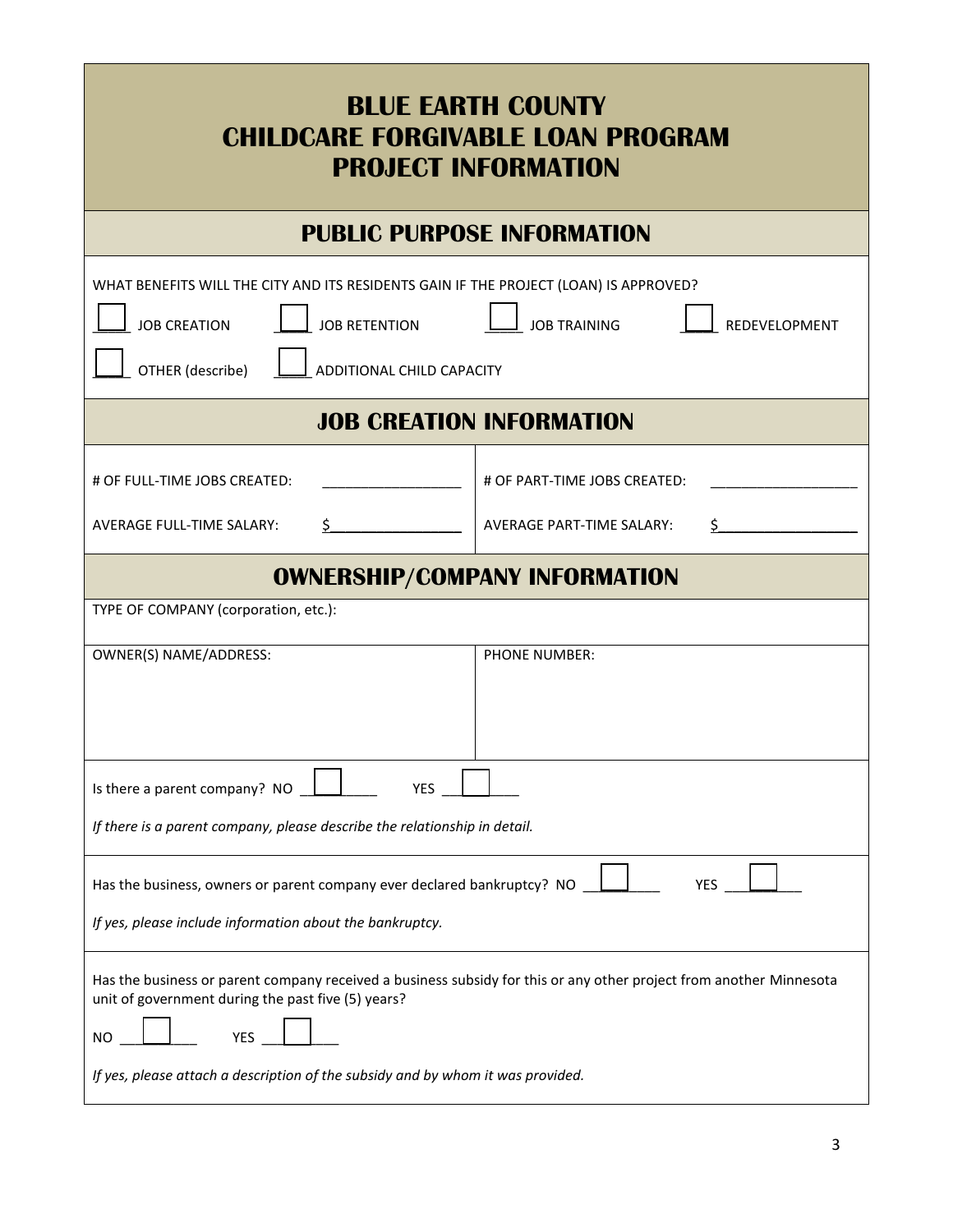## **BLUE EARTH COUNTY CHILDCARE FORGIVABLE LOAN PROGRAM APPLICATION**

#### **APPLICANT INFORMATION**

| NAME:                                                                    |                                          | DATE:                                                                                                       |    |                              |  |
|--------------------------------------------------------------------------|------------------------------------------|-------------------------------------------------------------------------------------------------------------|----|------------------------------|--|
| <b>TRADE NAME:</b>                                                       |                                          | PHONE NUMBER:                                                                                               |    |                              |  |
| ADDRESS:                                                                 |                                          | CITY:<br>STATE:<br><b>MN</b>                                                                                |    | ZIP:                         |  |
| <b>TYPE OF BUSINESS:</b><br><b>New Business</b><br>For Profit<br>CΙ<br>U |                                          | <b>FORM OF BUSINESS:</b><br>Corporation<br>Partnership<br>Proprietorship<br>n                               |    |                              |  |
| <b>Existing Business</b><br>EMPLOYER I.D. #:                             | Non-Profit<br><b>DATE BUSINESS EST.:</b> | Other<br>Number of employees at time of application: ____<br>Number of jobs expected (if loan is approved): |    |                              |  |
|                                                                          |                                          | <b>LOAN REQUEST</b>                                                                                         |    |                              |  |
| LOAN AMOUNT:<br>\$                                                       |                                          |                                                                                                             |    |                              |  |
| <b>PURPOSE:</b>                                                          |                                          |                                                                                                             |    |                              |  |
| <b>USE OF PROCEEDS</b>                                                   |                                          |                                                                                                             |    | <b>LOAN AMOUNT REQUESTED</b> |  |
| <b>Training and Licensing Costs</b><br>Α.                                |                                          | \$                                                                                                          |    |                              |  |
| <b>Fixed Machinery and Equipment</b><br>В.                               |                                          |                                                                                                             |    |                              |  |
| Building Purchase, Construction and Renovation<br>C.                     |                                          |                                                                                                             |    |                              |  |
| Leasehold Improvements<br>D.                                             |                                          |                                                                                                             |    |                              |  |
| <b>Operational Costs</b><br>Е.                                           |                                          |                                                                                                             |    |                              |  |
| <b>Working Capital</b><br>F.                                             |                                          |                                                                                                             |    |                              |  |
| Other Debt Payment<br>G.                                                 |                                          |                                                                                                             |    |                              |  |
| H. Other                                                                 |                                          |                                                                                                             |    |                              |  |
|                                                                          |                                          |                                                                                                             |    |                              |  |
|                                                                          |                                          |                                                                                                             |    |                              |  |
| <b>TOTAL LOAN REQUESTED</b>                                              |                                          |                                                                                                             | \$ |                              |  |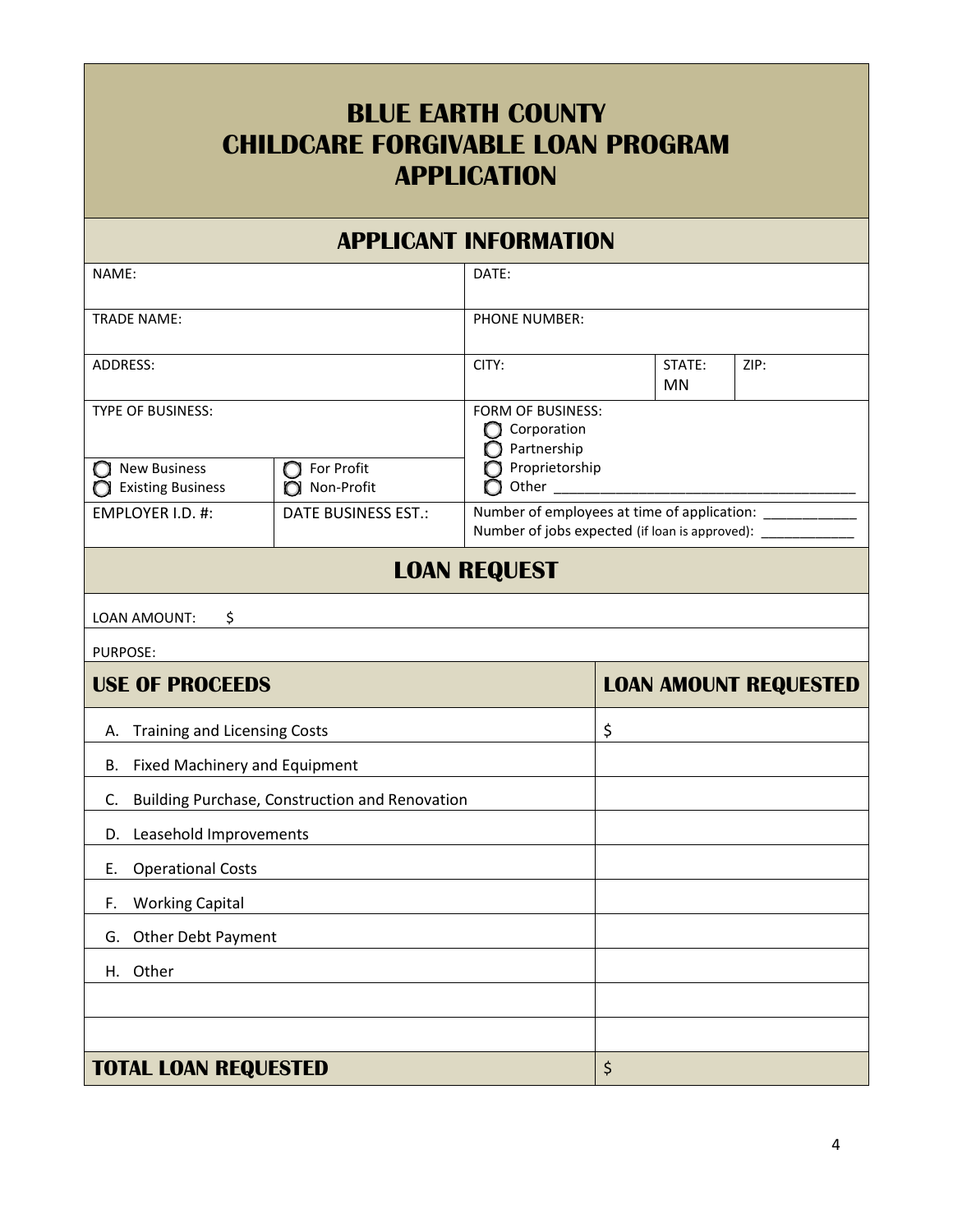### **BLUE EARTH COUNTY CHILDCARE FORGIVABLE LOAN PROGRAM APPLICATION**

#### **SUMMARY OF COLLATERAL TYPE OF COLLATERAL PRESENT MARKET VALUE PRESENT MORT. BALANCE COST LESS DEPRECIATION** A. Land and Building  $\begin{array}{ccc} \vert \xi \end{array}$   $\begin{array}{ccc} \vert \xi \end{array}$   $\begin{array}{ccc} \vert \xi \end{array}$ B. Machinery and Equipment C. Furniture and Fixtures D. Accounts Receivable E. Inventory F. Other **TOTAL COLLATERAL**  $\begin{array}{c|c} \hline \text{S} & \text{S} & \text{S} \end{array}$

#### **DESCRIBE PRIMARY SOUCE OF REPAYMENT**

### **PRESENT INDEBTEDNESS:**

(Business Debts, Contracts, Notes and Mortgages Payable) **OWED TO: ORIGINAL AMOUNT ORIGINAL DATE PRESENT BALANCE RATE OF INTEREST MATURITY DATE MONTHLY AMOUNT SECURITY STATUS** \$ \$ \$

**AS OF:** (date)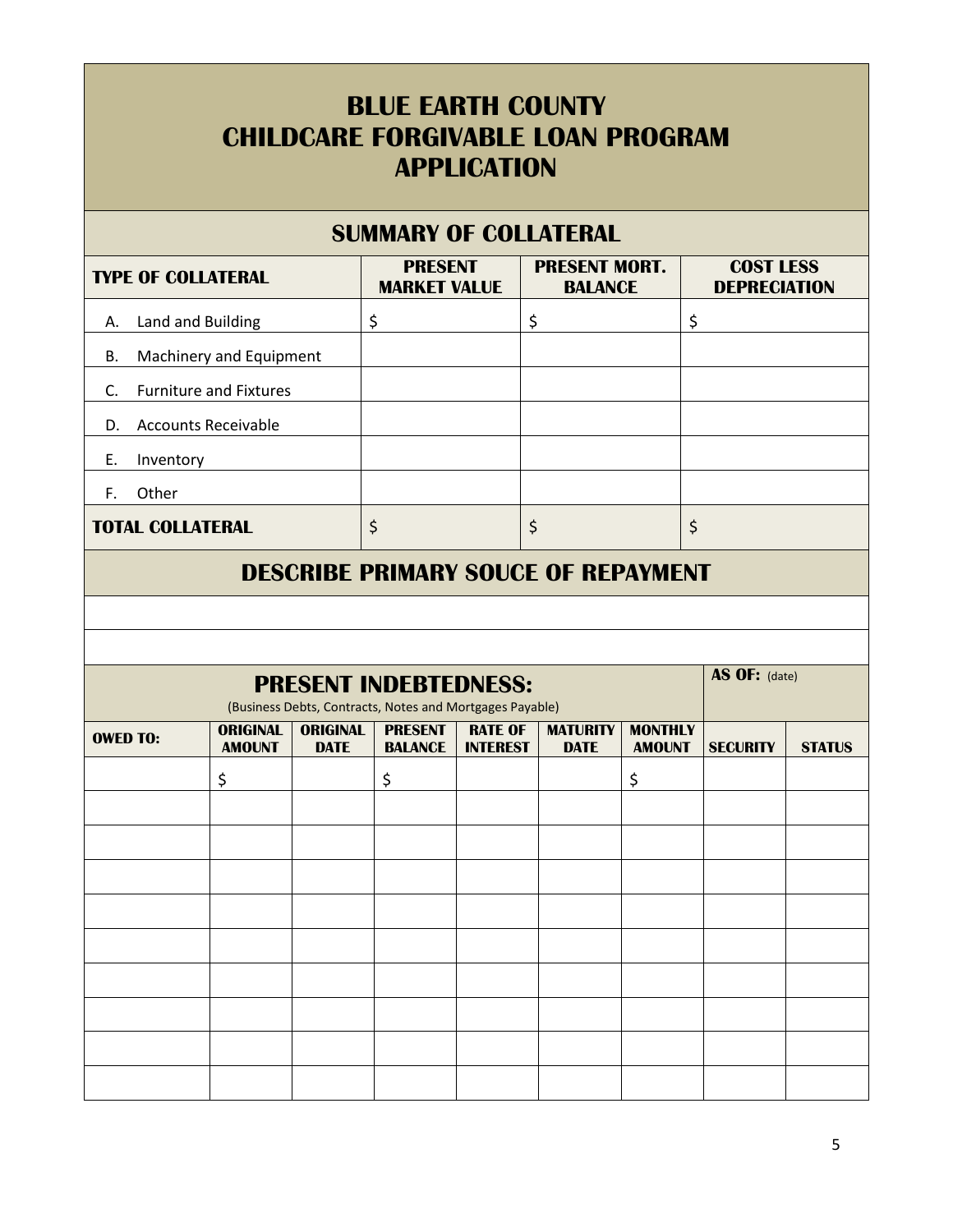| <b>BLUE EARTH COUNTY</b><br><b>CHILDCARE FORGIVABLE LOAN PROGRAM</b><br><b>APPLICATION</b> |             |                |                                |              |             |                     |
|--------------------------------------------------------------------------------------------|-------------|----------------|--------------------------------|--------------|-------------|---------------------|
|                                                                                            |             |                | <b>CURRENT BANK REFERENCES</b> |              |             |                     |
| <b>NAME OF FINANCIAL INSTITUTION and CITY</b><br><b>ACCOUNT NUMBER(S)</b>                  |             |                |                                |              |             |                     |
|                                                                                            |             |                |                                |              |             |                     |
|                                                                                            |             |                |                                |              |             |                     |
|                                                                                            |             |                |                                |              |             |                     |
|                                                                                            |             |                |                                |              |             |                     |
|                                                                                            |             |                | <b>REFERENCES</b>              |              |             |                     |
| <b>NAME</b>                                                                                |             | <b>ADDRESS</b> |                                | <b>PHONE</b> |             |                     |
|                                                                                            |             |                |                                |              |             |                     |
|                                                                                            |             |                |                                |              |             |                     |
|                                                                                            |             |                |                                |              |             |                     |
|                                                                                            |             |                |                                |              |             |                     |
|                                                                                            |             |                | <b>MANAGEMENT</b>              |              |             |                     |
| <b>OWNER(S) and OTHER KEY PERSONNEL</b>                                                    |             | <b>ADDRESS</b> |                                |              | % OWNERSHIP |                     |
|                                                                                            |             |                |                                |              |             |                     |
|                                                                                            |             |                |                                |              |             |                     |
|                                                                                            |             |                |                                |              |             |                     |
|                                                                                            |             |                |                                |              |             |                     |
| <b>ADVISORS</b>                                                                            |             |                |                                |              |             |                     |
| <b>ADVISOR</b>                                                                             | <b>NAME</b> |                | <b>FIRM OR COMPANY</b>         |              |             | <b>PHONE NUMBER</b> |
| <b>ACCOUNTANT</b>                                                                          |             |                |                                |              |             |                     |
| <b>ATTORNEY</b>                                                                            |             |                |                                |              |             |                     |
| <b>INSURANCE AGENT</b>                                                                     |             |                |                                |              |             |                     |
|                                                                                            |             |                |                                |              |             |                     |

Т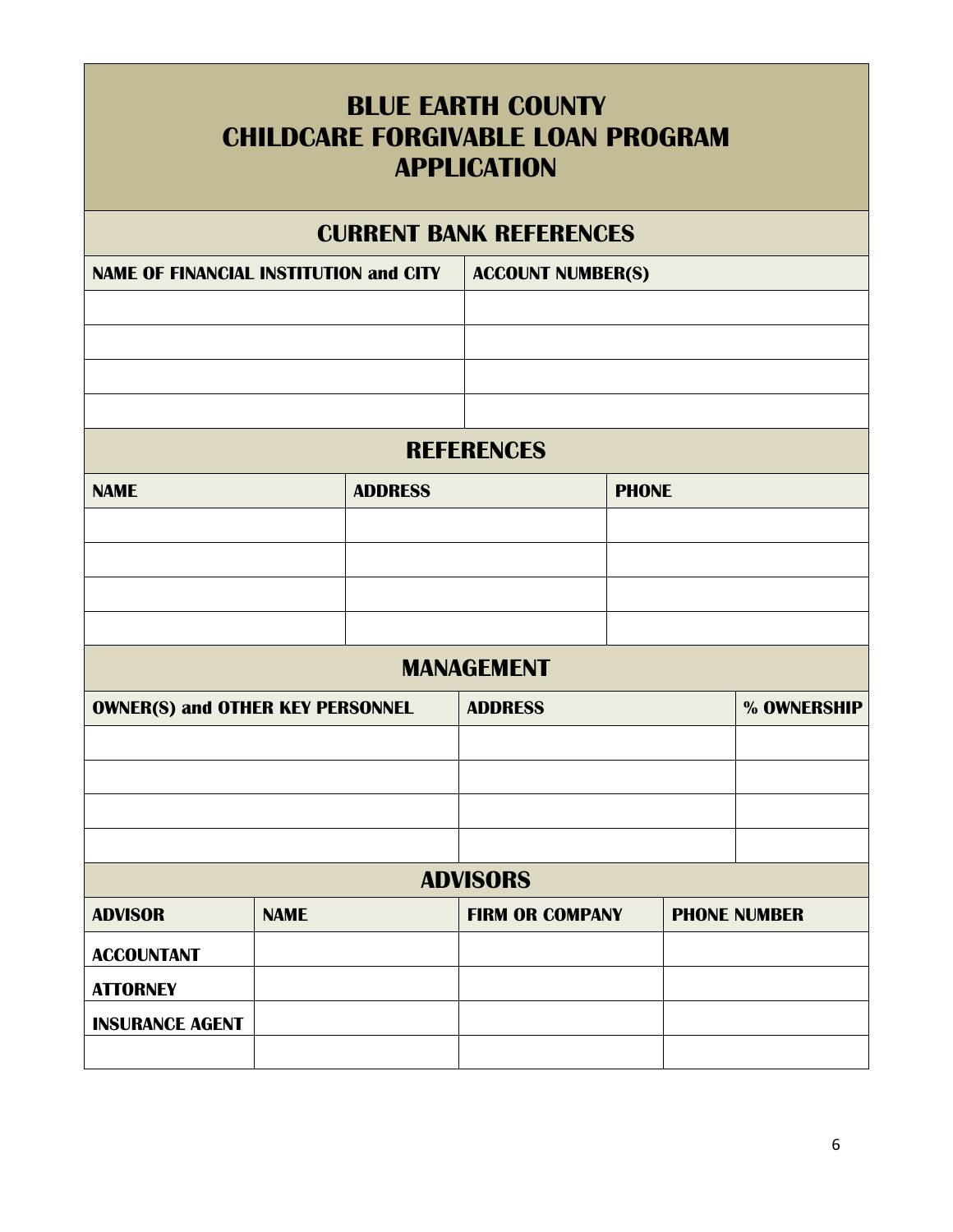## **BLUE EARTH COUNTY CHILDCARE FORGIVABLE LOAN PROGRAM APPLICATION**

#### **ADDITIONAL INFORMATION**

|                   | <b>REPORTS and INFORMATION REQUIRED</b>                                                           | $1st$ year | $2nd$ year | 3rd year |  |  |
|-------------------|---------------------------------------------------------------------------------------------------|------------|------------|----------|--|--|
|                   | A. Current Business Plan                                                                          |            |            |          |  |  |
| <b>B.</b>         | Cash Flow Projections for 24 months                                                               |            |            |          |  |  |
| C.                | Personal Financial Statements of the Principal Owners                                             |            |            |          |  |  |
|                   | D. Two (2) years of Personal Income Tax Returns of<br><b>Principal Owners</b>                     |            |            |          |  |  |
|                   | E. Two (2) years of Business Financial Statements and<br>Income Tax Returns (existing businesses) |            |            |          |  |  |
|                   | F. Two (2) years of Business Income Tax Returns<br>(existing businesses)                          |            |            |          |  |  |
| G.                |                                                                                                   |            |            |          |  |  |
| Η.                |                                                                                                   |            |            |          |  |  |
| Ι.                |                                                                                                   |            |            |          |  |  |
|                   |                                                                                                   |            |            |          |  |  |
| <b>SIGNATURES</b> |                                                                                                   |            |            |          |  |  |
|                   |                                                                                                   |            |            |          |  |  |
|                   |                                                                                                   |            |            |          |  |  |
|                   |                                                                                                   |            |            |          |  |  |
|                   |                                                                                                   |            |            |          |  |  |
|                   |                                                                                                   |            |            |          |  |  |
|                   |                                                                                                   |            |            |          |  |  |
|                   |                                                                                                   |            |            |          |  |  |
|                   |                                                                                                   |            |            |          |  |  |
|                   |                                                                                                   |            |            |          |  |  |
|                   |                                                                                                   |            |            |          |  |  |
|                   |                                                                                                   |            |            |          |  |  |
|                   |                                                                                                   |            |            |          |  |  |